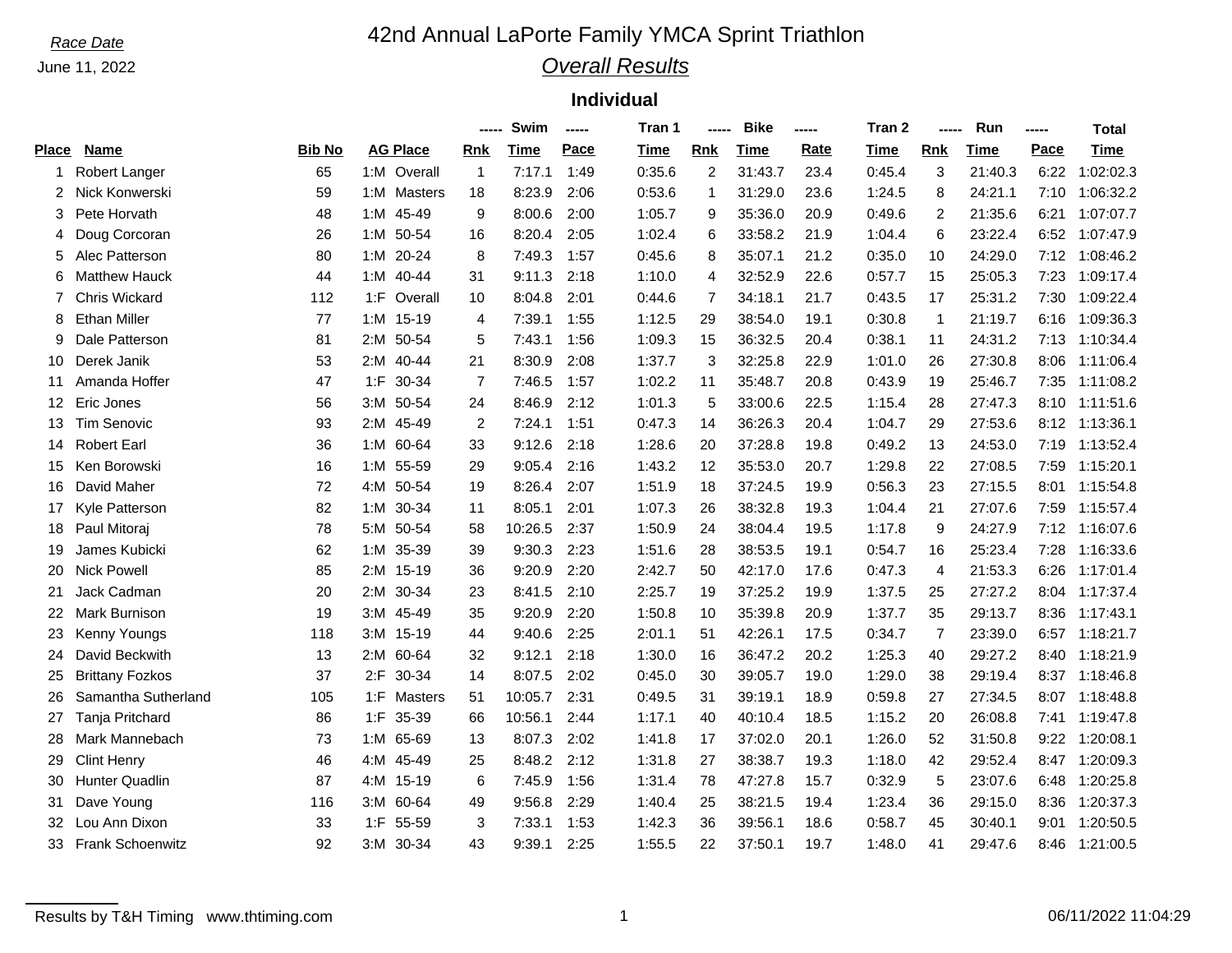# *Race Date* **42nd Annual LaPorte Family YMCA Sprint Triathlon**

## *Overall Results*

### **Individual**

|       |                           |                |                 |           |     | Swim    | ----- | Tran 1 | -----      | <b>Bike</b> | -----       | Tran 2 |     | Run         | ----- | Total          |
|-------|---------------------------|----------------|-----------------|-----------|-----|---------|-------|--------|------------|-------------|-------------|--------|-----|-------------|-------|----------------|
| Place | <b>Name</b>               | Bib No         | <b>AG Place</b> |           | Rnk | Time    | Pace  | Time   | <b>Rnk</b> | Time        | <b>Rate</b> | Time   | Rnk | <b>Time</b> | Pace  | Time           |
| 34    | Jay Dorgan                | 34             | 3:M 40-44       |           | 47  | 9:52.6  | 2:28  | 1:39.7 | 13         | 35:57.5     | 20.7        | 1:04.1 | 56  | 32:33.9     | 9:35  | 1:21:08.1      |
| 35    | Liam Lilly                | 68             | 5:M 15-19       |           | 68  | 11:04.9 | 2:46  | 2:34.4 | 49         | 42:02.6     | 17.7        | 0:44.4 | 14  | 25:02.5     | 7:22  | 1:21:29.1      |
| 36    | <b>Robert Gonzales</b>    | 121            | 4:M             | 30-34     | 52  | 10:10.1 | 2:33  | 1:35.5 | 54         | 43:08.9     | 17.2        | 0:53.0 | 18  | 25:46.0     | 7:35  | 1:21:33.8      |
| 37    | Amy Houser                | 49             | $1:$ F          | 45-49     | 53  | 10:15.7 | 2:34  | 1:47.0 | 23         | 38:02.0     | 19.6        | 0:58.4 | 50  | 31:16.2     | 9:12  | 1:22:19.5      |
| 38    | Lorenzo Diggs             | 32             | 6:M             | 50-54     | 77  | 11:40.4 | 2:55  | 1:42.3 | 21         | 37:35.5     | 19.8        | 1:37.8 | 43  | 29:54.6     | 8:48  | 1:22:30.8      |
| 39    | Jarrod Carr               | 22             | 5:M             | 30-34     | 64  | 10:48.3 | 2:42  | 1:52.4 | 44         | 41:08.9     | 18.1        | 1:17.0 | 30  | 28:07.7     | 8:16  | 1:23:14.5      |
| 40    | Kathy Labus               | 63             | 2: F            | 45-49     | 76  | 11:36.8 | 2:54  | 2:14.5 | 45         | 41:12.7     | 18.1        | 1:10.2 | 31  | 28:19.0     | 8:20  | 1:24:33.4      |
| 41    | <b>Timi Stiscak</b>       | 103            | 1: F            | 25-29     | 34  | 9:16.6  | 2:19  | 2:41.5 | 43         | 41:08.7     | 18.1        | 1:00.4 | 46  | 30:43.2     | 9:02  | 1:24:50.6      |
| 42    | <b>Brian Cafiero</b>      | 21             | 2:M             | 35-39     | 75  | 11:36.4 | 2:54  | 1:43.1 | 34         | 39:31.9     | 18.8        | 1:18.0 | 49  | 31:12.1     | 9:11  | 1:25:21.6      |
| 43    | Austin Alcorn             | 5              | 1:M             | 25-29     | 22  | 8:35.9  | 2:09  | 1:57.3 | 56         | 43:35.8     | 17.1        | 2:01.1 | 37  | 29:18.5     | 8:37  | 1:25:28.8      |
| 44    | T.r. Mahaffey             | 71             | 7:M             | 50-54     | 50  | 10:04.2 | 2:31  | 1:28.3 | 39         | 40:06.9     | 18.5        | 1:09.7 | 62  | 32:53.2     | 9:40  | 1:25:42.5      |
| 45    | Kathleen Hruby            | 50             | 1: F            | 60-64     | 92  | 12:37.7 | 3:09  | 1:47.1 | 32         | 39:24.8     | 18.9        | 3:29.3 | 34  | 29:12.0     | 8:35  | 1:26:31.2      |
| 46    | <b>Daniel Govert</b>      | 41             | 2:M             | 65-69     | 71  | 11:17.5 | 2:49  | 1:57.0 | 33         | 39:30.9     | 18.8        | 1:55.2 | 58  | 32:36.4     | 9:35  | 1:27:17.3      |
| 47    | <b>Bethany Hartley</b>    | 43             | $2:$ F          | 35-39     | 55  | 10:19.3 | 2:35  | 2:44.1 | 41         | 40:56.1     | 18.2        | 1:23.7 | 54  | 32:03.2     | 9:26  | 1:27:26.7      |
| 48    | <b>Mike Winters</b>       | 113            | 3:M 35-39       |           | 59  | 10:31.2 | 2:38  | 2:44.3 | 83         | 48:31.9     | 15.3        | 0:58.9 | 12  | 24:52.0     | 7:19  | 1:27:38.6      |
| 49    | <b>Bradley Brunner</b>    | 18             | 4:M             | 40-44     | 15  | 8:13.9  | 2:03  | 1:43.3 | 66         | 45:04.6     | 16.5        | 1:29.3 | 51  | 31:27.8     |       | 9:15 1:27:59.1 |
| 50    | Cariann Turner            | 109            | 2:F 55-59       |           | 62  | 10:38.6 | 2:40  | 1:38.3 | 38         | 40:04.2     | 18.6        | 1:45.4 | 68  | 34:05.1     | 10:02 | 1:28:11.8      |
| 51    | Julie Young               | 117            | $3:$ F          | 55-59     | 57  | 10:26.1 | 2:37  | 1:27.4 | 37         | 39:56.5     | 18.6        | 2:05.9 | 70  | 34:15.8     | 10:05 | 1:28:11.9      |
| 52    | Jeremy Bolen              | 15             | 8:M             | 50-54     | 96  | 12:58.9 | 3:15  | 3:14.8 | 59         | 44:04.3     | 16.9        | 0:57.4 | 24  | 27:23.9     | 8:04  | 1:28:39.5      |
| 53    | <b>Rick Turner</b>        | 110            | 3:M             | 65-69     | 42  | 9:37.5  | 2:24  | 2:09.7 | 60         | 44:13.0     | 16.8        | 0:47.7 | 55  | 32:09.8     | 9:28  | 1:28:57.8      |
| 54    | <b>Paiton Downs</b>       | 35             | $1:$ F          | 20-24     | 12  | 8:06.7  | 2:02  | 2:13.0 | 67         | 45:14.3     | 16.4        | 0:48.9 | 66  | 33:39.3     | 9:54  | 1:30:02.4      |
| 55    | <b>Abby Phillips</b>      | 83             | $2:$ F          | 20-24     | 30  | 9:09.9  | 2:17  | 2:39.9 | 72         | 46:15.8     | 16.1        | 1:22.9 | 44  | 30:36.6     | 9:00  | 1:30:05.2      |
| 56    | Regina Mannino            | 74             | 3:F 20-24       |           | 38  | 9:28.4  | 2:22  | 2:16.2 | 80         | 48:10.3     | 15.4        | 0:54.2 | 39  | 29:23.4     | 8:39  | 1:30:12.8      |
| 57    | Sarah Trumbull            | 107            | 1:F 50-54       |           | 85  | 12:07.1 | 3:02  | 2:03.6 | 48         | 41:41.3     | 17.8        | 1:44.6 | 63  | 32:59.0     | 9:42  | 1:30:35.8      |
| 58    | Kris Cone                 | 25             | $2:$ F          | 50-54     | 61  | 10:38.6 | 2:40  | 1:56.9 | 42         | 40:57.5     | 18.2        | 1:38.2 | 77  | 35:28.5     | 10:26 | 1:30:39.9      |
| 59    | Ryan Baker                | $\overline{7}$ | 6:M             | 30-34     | 104 | 16:42.8 | 4:11  | 3:22.3 | 35         | 39:48.1     | 18.7        | 2:01.0 | 33  | 29:05.6     | 8:33  | 1:31:00.1      |
| 60    | Rebecca Loving Jagger     | 70             | 1: F            | $40 - 44$ | 26  | 8:50.9  | 2:13  | 2:13.6 | 55         | 43:29.7     | 17.1        | 1:15.1 | 76  | 35:26.0     | 10:25 | 1:31:15.5      |
| 61    | Emily Richardson-Rossbach | 89             | $3:$ F          | 35-39     | 27  | 9:02.1  | 2:16  | 1:26.4 | 52         | 42:41.6     | 17.4        | 1:20.2 | 80  | 37:05.9     | 10:55 | 1:31:36.4      |
| 62    | Kelli Tanger              | 106            | $3:$ F          | $30 - 34$ | 40  | 9:32.5  | 2:23  | 3:18.0 | 64         | 44:42.0     | 16.6        | 1:38.8 | 59  | 32:41.8     | 9:37  | 1:31:53.3      |
| 63    | Alexander Smallman        | 96             | 7:M             | 30-34     | 86  | 12:09.2 | 3:02  | 2:46.2 | 47         | 41:37.0     | 17.9        | 0:58.0 | 72  | 34:25.9     | 10:08 | 1:31:56.5      |
| 64    | Rebecca Johnson           | 54             | $4:$ F          | 35-39     | 70  | 11:16.9 | 2:49  | 2:19.7 | 62         | 44:24.9     | 16.8        | 0:45.1 | 67  | 34:02.8     | 10:01 | 1:32:49.5      |
| 65    | <b>Robert Stephens</b>    | 100            | 1:M             | 70-74     | 54  | 10:19.1 | 2:35  | 2:29.6 | 58         | 43:44.1     | 17.0        | 2:28.6 | 69  | 34:11.8     | 10:03 | 1:33:13.2      |
| 66    | Alex Colomb               | 24             | 5:M             | $40 - 44$ | 79  | 11:54.3 | 2:59  | 3:27.9 | 63         | 44:25.8     | 16.7        | 2:07.4 | 65  | 33:20.8     | 9:48  | 1:35:16.4      |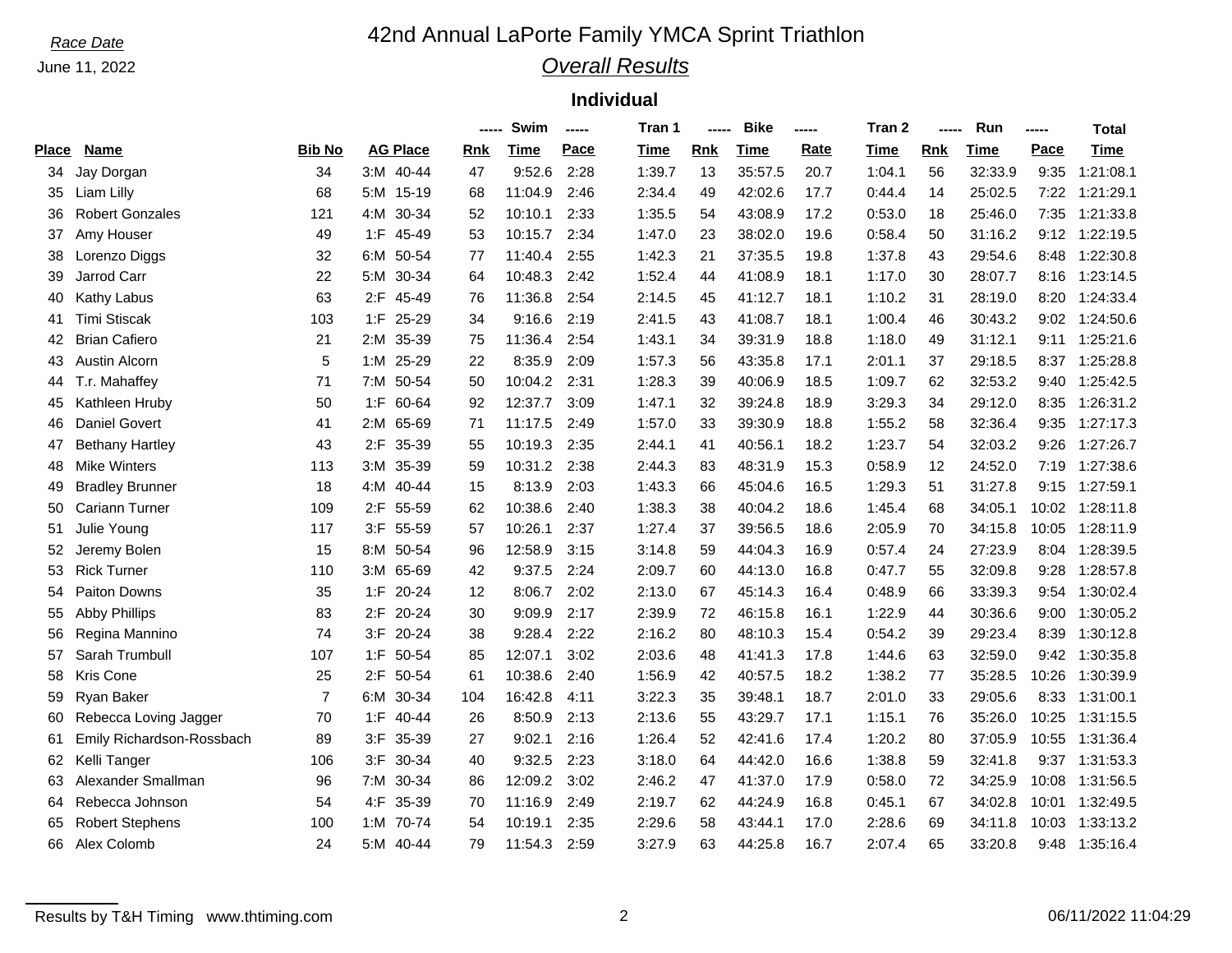# Race Date **Annual LaPorte Family YMCA Sprint Triathlon**

## *Overall Results*

### **Individual**

|       |                         |               |            |                 | -----      | Swim    | ----- | Tran 1 | -----      | <b>Bike</b> | -----       | Tran 2 | -----      | Run     | ----- | Total           |
|-------|-------------------------|---------------|------------|-----------------|------------|---------|-------|--------|------------|-------------|-------------|--------|------------|---------|-------|-----------------|
| Place | <b>Name</b>             | <b>Bib No</b> |            | <b>AG Place</b> | <b>Rnk</b> | Time    | Pace  | Time   | <b>Rnk</b> | Time        | <b>Rate</b> | Time   | <b>Rnk</b> | Time    | Pace  | Time            |
| 67    | <b>Theodore Pigott</b>  | 84            |            | 9:M 50-54       | 28         | 9:04.8  | 2:16  | 2:43.6 | 73         | 46:28.9     | 16.0        | 2:01.9 | 74         | 35:06.7 | 10:20 | 1:35:26.1       |
| 68    | Daniel Jones            | 55            |            | 2:M 55-59       | 94         | 12:43.2 | 3:11  | 3:03.9 | 70         | 46:10.3     | 16.1        | 1:59.5 | 53         | 32:00.8 | 9:25  | 1:35:57.9       |
| 69    | Michele Zurisk          | 120           | $3:$ F     | 50-54           | 81         | 11:59.8 | 3:00  | 2:17.8 | 68         | 45:29.5     | 16.4        | 1:49.4 | 73         | 34:43.6 | 10:13 | 1:36:20.4       |
| 70    | Sarah Beck              | 12            | 4:F        | $20 - 24$       | 45         | 9:51.9  | 2:28  | 3:36.3 | 89         | 50:06.3     | 14.8        | 1:03.9 | 60         | 32:44.9 | 9:38  | 1:37:23.5       |
| 71    | Melissa Beck            | 11            | 4:F        | 50-54           | 56         | 10:21.1 | 2:35  | 3:31.1 | 76         | 46:47.8     | 15.9        | 1:46.1 | 75         | 35:19.3 | 10:23 | 1:37:45.6       |
| 72    | Anna Beck               | 10            |            | $1: F 12-14$    | 63         | 10:45.6 | 2:41  | 2:57.0 | 88         | 49:52.2     | 14.9        | 1:04.5 | 64         | 33:16.9 | 9:47  | 1:37:56.4       |
| 73    | <b>Robert Strebe</b>    | 104           | 10:M 50-54 |                 | 89         | 12:31.1 | 3:08  | 4:57.0 | 65         | 44:58.3     | 16.5        | 1:22.6 | 71         | 34:16.9 | 10:05 | 1:38:06.2       |
| 74    | <b>Kim Davis</b>        | 29            |            | 3:F 45-49       | 78         | 11:40.7 | 2:55  | 4:52.2 | 92         | 50:45.2     | 14.7        | 2:06.8 | 32         | 28:41.2 | 8:26  | 1:38:06.2       |
| 75    | <b>Todd Devries</b>     | 31            | 11:M 50-54 |                 | 72         | 11:21.4 | 2:50  | 2:26.2 | 90         | 50:13.9     | 14.8        | 1:41.8 | 57         | 32:36.0 | 9:35  | 1:38:19.5       |
| 76    | Joshua Baltzell         | 8             | 6:M        | 40-44           | 41         | 9:34.4  | 2:24  | 7:44.4 | 53         | 42:45.4     | 17.4        | 0:51.5 | 85         | 38:09.8 | 11:13 | 1:39:05.7       |
| 77    | Eric Stephany           | 99            | 7:M        | 40-44           | 101        | 14:27.4 | 3:37  | 2:52.1 | 46         | 41:29.9     | 17.9        | 2:03.7 | 86         | 38:13.2 | 11:14 | 1:39:06.5       |
| 78    | Laura McCrindle         | 76            | $4:$ F     | 45-49           | 82         | 12:02.5 | 3:01  | 2:27.8 | 75         | 46:33.6     | 16.0        | 1:26.4 | 81         | 37:10.8 | 10:56 | 1:39:41.2       |
| 79    | Sonja Bowyer            | 17            | $4:$ F     | 30-34           | 69         | 11:08.2 | 2:47  | 4:58.3 | 74         | 46:29.5     | 16.0        | 2:00.3 | 79         | 36:12.2 | 10:39 | 1:40:48.7       |
| 80    | Diane Davidson          | 28            |            | 5:F 45-49       | 100        | 14:22.6 | 3:36  | 2:20.1 | 77         | 47:03.5     | 15.8        | 1:50.6 | 78         | 35:29.0 | 10:26 | 1:41:05.9       |
| 81    | Julie Whitney           | 111           | $5:$ F     | 50-54           | 37         | 9:28.3  | 2:22  | 1:51.1 | 79         | 47:44.5     | 15.6        | 1:37.8 | 92         | 41:05.7 | 12:05 | 1:41:47.7       |
| 82    | Sarah Stidham           | 101           | $2:$ F     | 25-29           | 46         | 9:51.9  | 2:28  | 2:03.8 | 61         | 44:17.9     | 16.8        | 1:34.5 | 100        | 44:01.0 |       | 12:57 1:41:49.3 |
| 83    | Karen De Boer           | 30            | 6:F        | 45-49           | 60         | 10:31.7 | 2:38  | 2:41.7 | 86         | 49:16.0     | 15.1        | 2:09.6 | 83         | 37:23.5 | 11:00 | 1:42:02.7       |
| 84    | <b>Fred Hemsath</b>     | 45            | 1:M        | 75-99           | 74         | 11:26.8 | 2:52  | 2:31.5 | 57         | 43:36.8     | 17.1        | 3:18.1 | 94         | 41:32.7 | 12:13 | 1:42:25.9       |
| 85    | <b>Cullen Hynes</b>     | 51            | 8:M        | 30-34           | 97         | 13:26.3 | 3:22  | 2:42.4 | 69         | 45:45.3     | 16.3        | 1:14.0 | 89         | 39:18.5 | 11:34 | 1:42:26.7       |
| 86    | <b>Melanie Birky</b>    | 14            | $5:$ F     | 30-34           | 91         | 12:36.5 | 3:09  | 2:26.2 | 85         | 48:45.1     | 15.3        | 1:12.5 | 84         | 37:54.4 | 11:09 | 1:42:54.9       |
| 87    | Daniel Dangler          | 27            | 8:M        | 40-44           | 48         | 9:53.5  | 2:28  | 2:56.2 | 81         | 48:15.8     | 15.4        | 2:14.9 | 91         | 39:44.1 | 11:41 | 1:43:04.7       |
| 88    | Debra Ames              | 6             | $2:$ F     | 60-64           | 67         | 11:02.5 | 2:46  | 2:12.3 | 84         | 48:41.7     | 15.3        | 2:09.5 | 93         | 41:30.4 | 12:12 | 1:45:36.6       |
| 89    | Kendall Withered        | 114           | 6:F        | 30-34           | 83         | 12:04.1 | 3:01  | 3:56.6 | 93         | 51:13.5     | 14.5        | 1:56.3 | 82         | 37:10.9 | 10:56 | 1:46:21.6       |
| 90    | Lilia Clarke            | 23            | 6:F        | 50-54           | 98         | 13:41.7 | 3:25  | 3:06.7 | 87         | 49:42.2     | 15.0        | 1:57.8 | 87         | 38:15.9 | 11:15 | 1:46:44.6       |
| 91    | <b>Brittany Kubicki</b> | 61            | $7:$ F     | 30-34           | 95         | 12:47.5 | 3:12  | 3:13.1 | 71         | 46:15.4     | 16.1        | 1:02.3 | 99         | 43:37.3 | 12:50 | 1:46:55.8       |
| 92    | <b>Oliver Spitler</b>   | 98            | 1:M        | 12-14           | 88         | 12:25.9 | 3:06  | 3:29.5 | 100        | 59:15.0     | 12.6        | 2:27.4 | 47         | 30:53.4 | 9:05  | 1:48:31.4       |
| 93    | Samuel Maule            | 75            | 4:M        | 35-39           | 90         | 12:32.6 | 3:08  | 3:23.0 | 99         | 59:13.3     | 12.6        | 2:28.0 | 48         | 30:54.3 | 9:05  | 1:48:31.4       |
| 94    | Mykenzie Kostka         | 60            | $3:$ F     | 25-29           | 17         | 8:21.4  | 2:05  | 3:02.4 | 96         | 57:33.7     | 12.9        | 1:06.2 | 88         | 39:00.5 | 11:28 | 1:49:04.3       |
| 95    | Darby Barker            | 9             | $8:$ F     | 30-34           | 80         | 11:58.2 | 3:00  | 4:06.3 | 91         | 50:21.6     | 14.8        | 2:44.6 | 96         | 42:26.3 | 12:29 | 1:51:37.2       |
| 96    | <b>Richard Wronski</b>  | 115           |            | 2:M 70-74       | 93         | 12:40.3 | 3:10  | 5:25.1 | 82         | 48:23.8     | 15.4        | 2:21.7 | 98         | 43:02.2 | 12:39 | 1:51:53.3       |
| 97    | Juan Frazier            | 39            |            | 5:M 45-49       | 73         | 11:24.4 | 2:51  | 3:55.4 | 95         | 52:39.3     | 14.1        | 2:52.7 | 95         | 41:41.9 | 12:16 | 1:52:33.8       |
| 98    | Amanda Grecula          | 42            | $2:$ F     | 40-44           | 65         | 10:52.8 | 2:43  | 2:54.3 | 98         | 57:58.3     | 12.8        | 1:41.8 | 97         | 42:40.1 | 12:33 | 1:56:07.5       |
| 99    | Manuel Jacquat          | 52            | 3:M        | 55-59           | 87         | 12:25.4 | 3:06  | 3:43.9 | 94         | 51:34.3     | 14.4        | 3:00.3 | 104        | 50:50.0 | 14:57 | 2:01:34.2       |